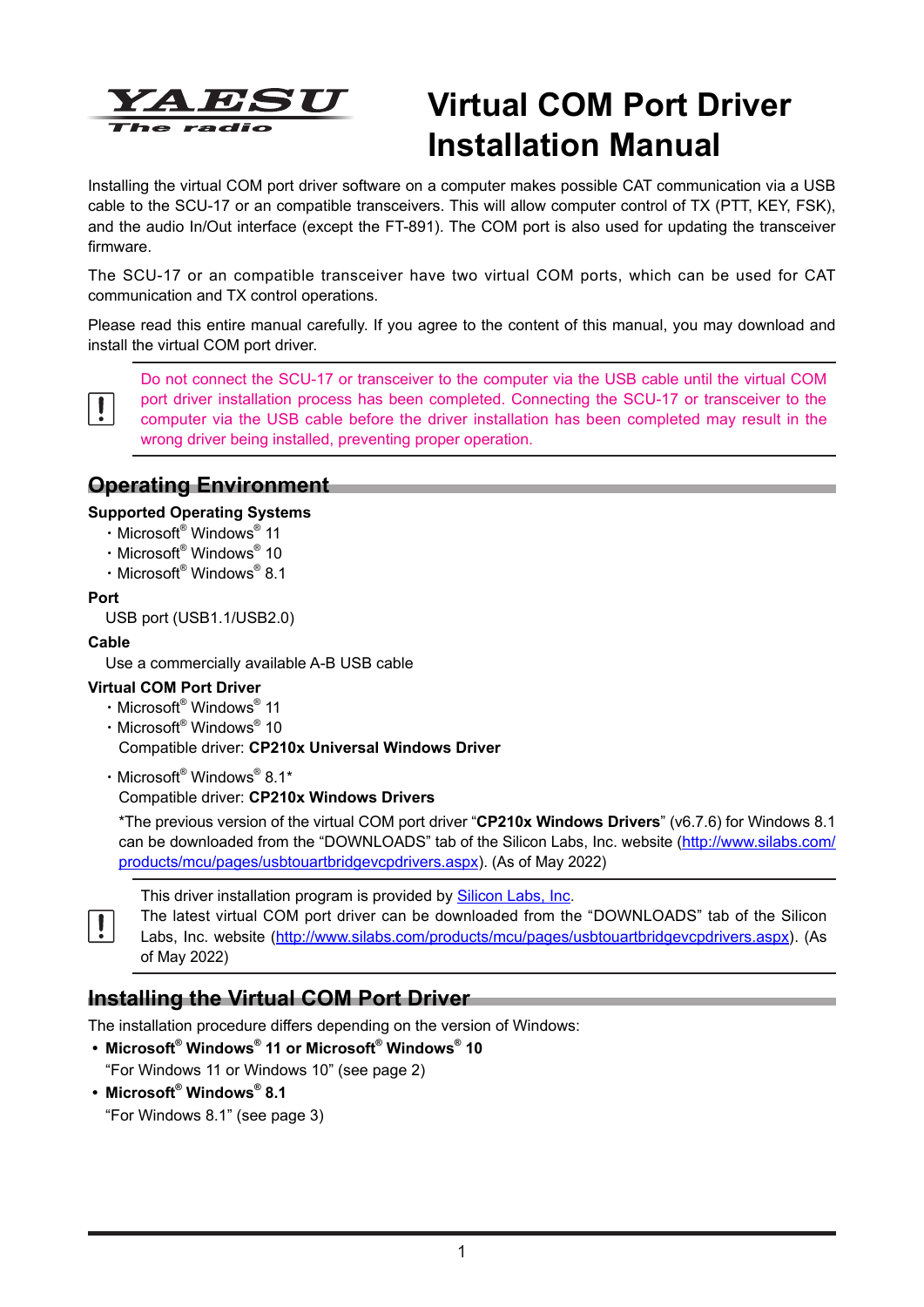# **For Windows 11 or Windows 10**

- 1. Unzip the downloaded (CP210x\_Universal\_Windows\_Driver.zip) file.
- 2. Right-click the "**silabser.inf**" file in the folder.

| CP210x_Universal_Windows_Driver              |                |                                                                                   |                   |                     |                                        |      | □            | $\times$ |
|----------------------------------------------|----------------|-----------------------------------------------------------------------------------|-------------------|---------------------|----------------------------------------|------|--------------|----------|
| 品 口<br>$\left( +\right)$<br>New $\sim$       | $\Box$<br>- GD | $\sqrt{m}$<br>一色<br>$\mathbb{N}$ Sort $\mathbb{V}$ $\equiv$ View $\mathbb{V}$<br> |                   |                     |                                        |      |              |          |
| $\rightarrow$<br>∧<br>$\sim$<br>$\leftarrow$ |                | > USB Drive (D:) > CP210x > CP210x_Universal_Windows_Driver                       | C<br>$\checkmark$ | Q                   | Search CP210x_Universal_Windows_Driver |      |              |          |
| <b>E</b> Desktop                             | ∦              | ⊼<br>Name                                                                         |                   | Date modified       | Type                                   | Size |              |          |
| $\downarrow$ Downloads                       | $\mathcal{R}$  | <b>The arm</b>                                                                    |                   | 2/24/2022 12:00 PM  | File folder                            |      |              |          |
| Documents                                    | ∦              | am <sub>64</sub>                                                                  |                   | 2/24/2022 12:00 PM  | <b>File folder</b>                     |      |              |          |
| <b>Pictures</b>                              | ₩              | $\approx 64$                                                                      |                   | 2/24/2022 12:00 PM  | File folder                            |      |              |          |
| <b>D</b> Music                               |                | $\mathbf{x}$ 86                                                                   |                   | 2/24/2022 12:00 PM  | File folder                            |      |              |          |
| <b>Exit Videos</b>                           |                | Ħ<br>CP210x_Universal_Windows_Driver_ReleaseNotes.txt                             |                   | 11/18/2021 1:53 AM  | <b>Text Document</b>                   |      | 26 KB        |          |
| <b>ConeDrive</b>                             |                | silabser.cat                                                                      |                   | 11/16/2021 12:46 PM | <b>Security Catalog</b>                |      | <b>13 KB</b> |          |
|                                              |                | <b>Right click</b><br>屬<br>silabser.inf                                           |                   | 11/16/2021 12:36 PM | Setup Information                      |      | <b>11 KB</b> |          |
| $\blacksquare$ This PC                       |                | E<br>SLAB License Agreement VCP Windows.txt                                       |                   | 4/16/2021 2:32 PM   | <b>Text Document</b>                   |      | 9 KB         |          |

#### 3. Click "**Show more options**".

For Windows 10, proceed to step 4.

| SlidDser.cdt    |                                              | T1/ T0/ ZUZ F TZ:40 PTVL |                         | becurity Catalog     | <b>ID ND</b> |
|-----------------|----------------------------------------------|--------------------------|-------------------------|----------------------|--------------|
| silabser.inf    |                                              | 11/16/2021 12:36 PM      |                         | Setup Information    | <b>11 KB</b> |
| SLAB_License_Ag | 88 View                                      |                          | 32 PM                   | <b>Text Document</b> | 9 KB         |
|                 | ↑↓ Sort by                                   |                          |                         |                      |              |
|                 | $\equiv$ Group by                            |                          |                         |                      |              |
| $\bigoplus$     | New                                          |                          |                         |                      |              |
| $\frac{1}{10}$  | Properties                                   | Alt+Enter                |                         |                      |              |
| 63              | Den in Windows Terminal<br>Show more options | $Shift + F10$            | Click (Windows 11 only) |                      |              |

#### 4. Click "**Install**".

| $\downarrow$ Downloads | ∦                   | armo4                                       |                            | Z/Z4/ZUZZ TZIUU PIVI         | rile rolder        |              |
|------------------------|---------------------|---------------------------------------------|----------------------------|------------------------------|--------------------|--------------|
|                        |                     | x64                                         |                            | <b>3/3/2003 13:00 BM</b>     | <b>Elle</b> folder |              |
| Documents              | ∦                   | x86                                         | Open<br>Edit               |                              | e folder           |              |
| <b>Pictures</b>        | $\hat{\mathcal{R}}$ | e<br>CP210x_Universal_Windows_Driver_Releas | Print                      | <b>Click</b>                 | <b>tt Document</b> | <b>26 KB</b> |
|                        |                     | silabser.cat                                | Install                    | Scan with Microsoft Defender | curity Catalog     | <b>13 KB</b> |
|                        |                     | silabser.inf                                | Open with                  |                              | tup Information    | <b>11 KB</b> |
|                        |                     | SLAB_License_Agreement_VCP_Windows.t<br>Ħ   | Copy as path<br>岭<br>Share |                              | <b>tt Document</b> | 9 KB         |
|                        |                     |                                             | Send to                    |                              |                    |              |
|                        |                     |                                             | Cut                        |                              |                    |              |
|                        |                     |                                             | Copy                       |                              |                    |              |
|                        |                     |                                             | Create shortcut<br>Delete  |                              |                    |              |
|                        |                     |                                             | Rename                     |                              |                    |              |
|                        |                     |                                             | Properties                 |                              |                    |              |
|                        |                     |                                             |                            |                              |                    |              |

5. This completes the driver installation process.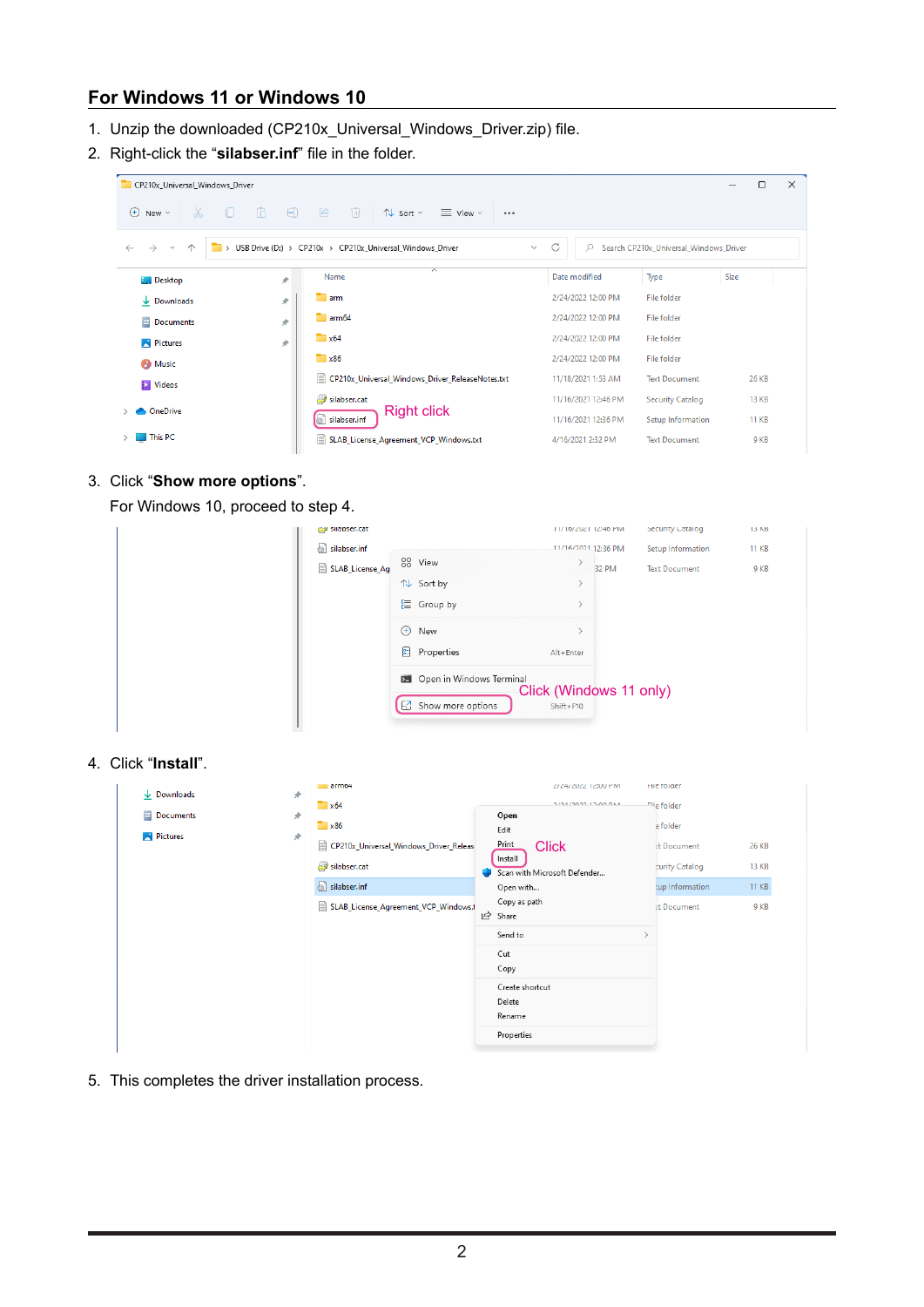### **For Windows 8.1**

When you unzip the "**CP210x Windows Drivers.zip**" file, "**CP210xVCPInstaller\_x64.exe**" and "**CP210xVCPInstaller\_x86.exe**" will be generated. Choose the appropriate file depending on the OS version of your computer as follows:

- ・OS for 64 bit version : "CP210xVCPInstaller\_x64.exe"
- ・OS for 32 bit version : "CP210xVCPInstaller\_x86.exe"
- 1. Unzip the downloaded (CP210x\_VCP\_Windows.zip) file.
- 2. Double-click "**CP210xVCPInstaller\_x64.exe**"\*

The following window will appear.

- \* If the OS version of your computer is 32 bit version, you must choose "**CP210xVCPInstaller\_x86.exe**".
- 3. Click the "**Yes**" button.

|   | <b>User Account Control</b>                                                                               |                                                                      |  |  |  |
|---|-----------------------------------------------------------------------------------------------------------|----------------------------------------------------------------------|--|--|--|
| ÷ | Do you want to allow the following program from an<br>unknown publisher to make changes to this computer? |                                                                      |  |  |  |
|   | Program name:<br>Publisher:<br>File origin:                                                               | CP210xVCPInstaller_x64.exe<br>Unknown<br>Hard drive on this computer |  |  |  |
|   | Show details                                                                                              | Yes                                                                  |  |  |  |
|   |                                                                                                           | Change when these notifications appear                               |  |  |  |

4. The following window will be displayed. Click the "**Next >**" button.

| CP210x USB to UART Bridge Driver Installer |                                                                                             |  |  |  |
|--------------------------------------------|---------------------------------------------------------------------------------------------|--|--|--|
|                                            | <b>Welcome to the CP210x USB to</b><br><b>UART Bridge Driver Installer</b>                  |  |  |  |
|                                            | This wizard will help you install the drivers for your CP210x<br>USB to UART Bridge device. |  |  |  |
|                                            |                                                                                             |  |  |  |
|                                            | To continue, click Next.                                                                    |  |  |  |
|                                            | Next<br>Cancel<br>$<$ Back                                                                  |  |  |  |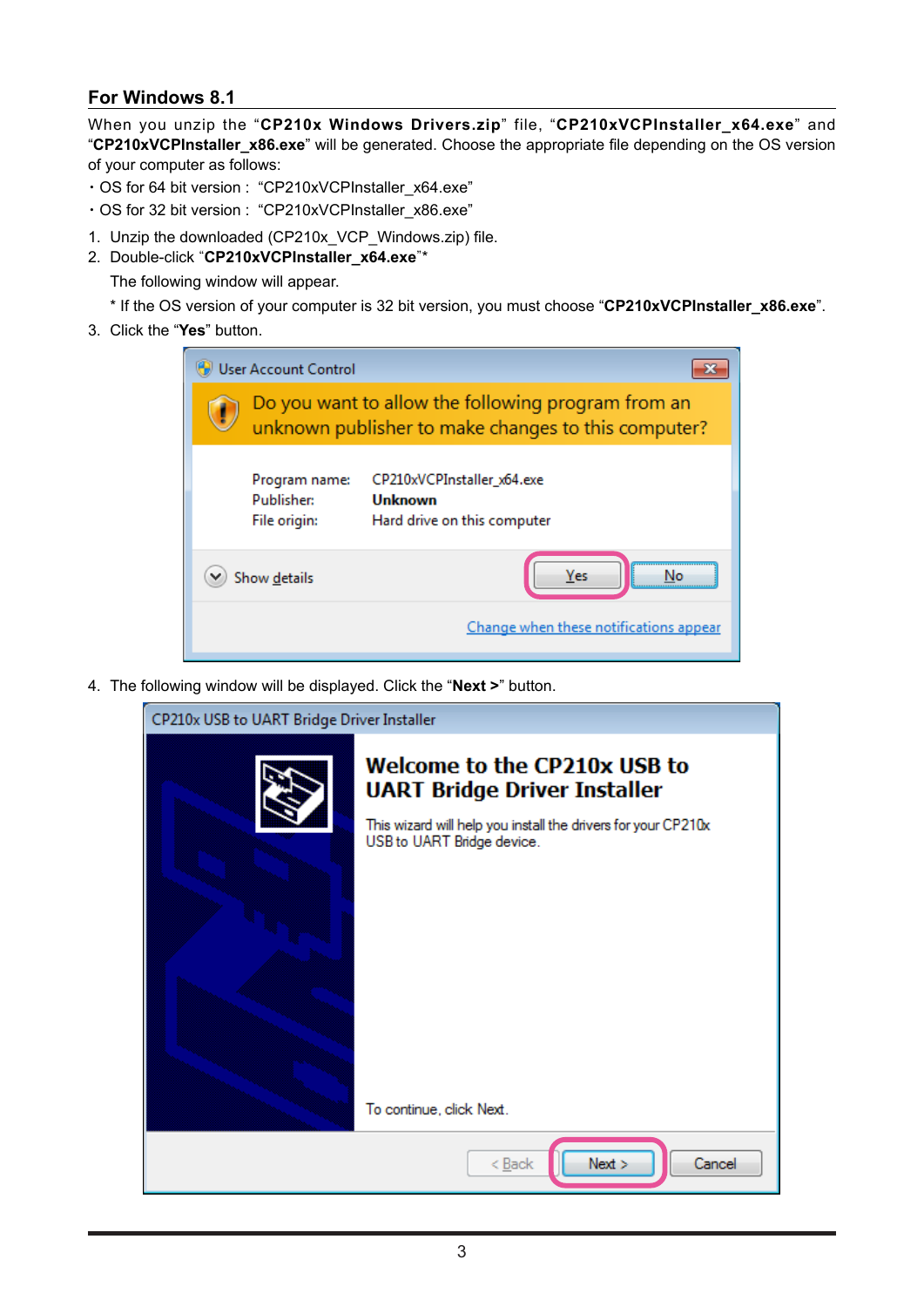5. The "License Agreement" window will be displayed. Please read the License Agreement, and, if you agree to the terms therein, click the check box next to "I accept this agreement", and click the "**Next >**" button.

| CP210x USB to UART Bridge Driver Installer |                                                                                                                                                                                                                                                              |        |  |  |  |
|--------------------------------------------|--------------------------------------------------------------------------------------------------------------------------------------------------------------------------------------------------------------------------------------------------------------|--------|--|--|--|
| License Agreement                          |                                                                                                                                                                                                                                                              |        |  |  |  |
|                                            | To continue, accept the following license agreement. To read the entire<br>agreement, use the scroll bar or press the Page Down key.                                                                                                                         |        |  |  |  |
|                                            | <b>LICENSE AGREEMENT</b><br>SILICON LABS VCP DRIVER<br>IMPORTANT: READ CAREFULLY BEFORE AGREEING TO TERMS                                                                                                                                                    | ┻      |  |  |  |
|                                            | THIS PRODUCT CONTAINS THE SILICON LABS VCP DRIVER AND<br>INSTALLER PROGRAMS AND OTHER THIRD PARTY<br>SOFTWARE TOGETHER THESE PRODUCTS ARE REFERRED TO<br>AS THE "LICENSED SOFTWARE". USE OF THE LICENSED<br>SOFTWARE IS SUBJECT TO THE TERMS OF THIS LICENSE |        |  |  |  |
|                                            | Save As<br>Print<br>accept this agreement<br>I don't accept this agreement                                                                                                                                                                                   |        |  |  |  |
|                                            | Next<br>$Back$                                                                                                                                                                                                                                               | Cancel |  |  |  |

6. The "Completing the Installation of the CP210x USB to UART Bridge Driver" window will be displayed. Click the "**Finish**" button.

| CP210x USB to UART Bridge Driver Installer |                                                                                      |                |  |  |
|--------------------------------------------|--------------------------------------------------------------------------------------|----------------|--|--|
|                                            | <b>Completing the Installation of the</b><br><b>CP210x USB to UART Bridge Driver</b> |                |  |  |
|                                            | The drivers were successfully installed on this computer.                            |                |  |  |
|                                            | <b>Driver Name</b>                                                                   | <b>Status</b>  |  |  |
|                                            | Silicon Laboratories (sila                                                           | Device Updated |  |  |
| Finish<br>Cancel<br>< Back                 |                                                                                      |                |  |  |

7. This completes the driver installation process.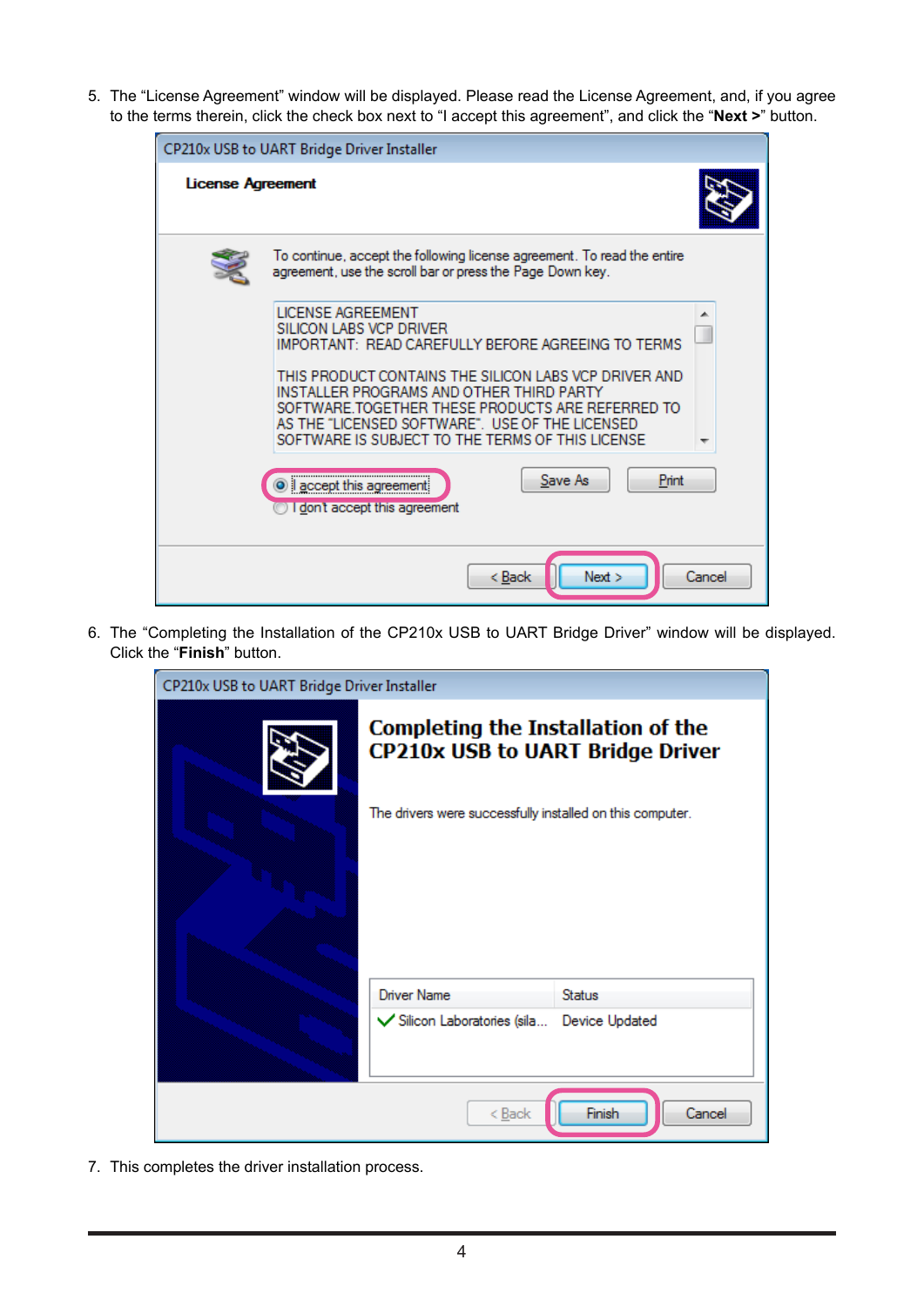### **• Connecting the SCU-17 or Transceiver and the Computer**

- ・Connect the computer and the SCU-17
- Connect the computer and the SCU-17 via USB cable.

A message such as the one below will be displayed, and the computer will recognize the new hardware and automatically begin device driver installation.

・Connect the computer and the transceiver

Connect the computer and the transceiver via USB cable, and then turn the transceiver on.

A message such as the one below will be displayed, and the computer will recognize the new hardware and automatically begin device driver installation.



When "Your devices are ready to use" appears, installation has been completed.

A reboot confirmation window may be displayed on some computers. If this window appears, follow the onscreen instructions and reboot the computer.

Once the computer has been rebooted, the virtual COM driver and USB audio driver will be installed.

(The standard Windows® USB audio driver will be automatically installed, so you do not need to specify which driver to use.)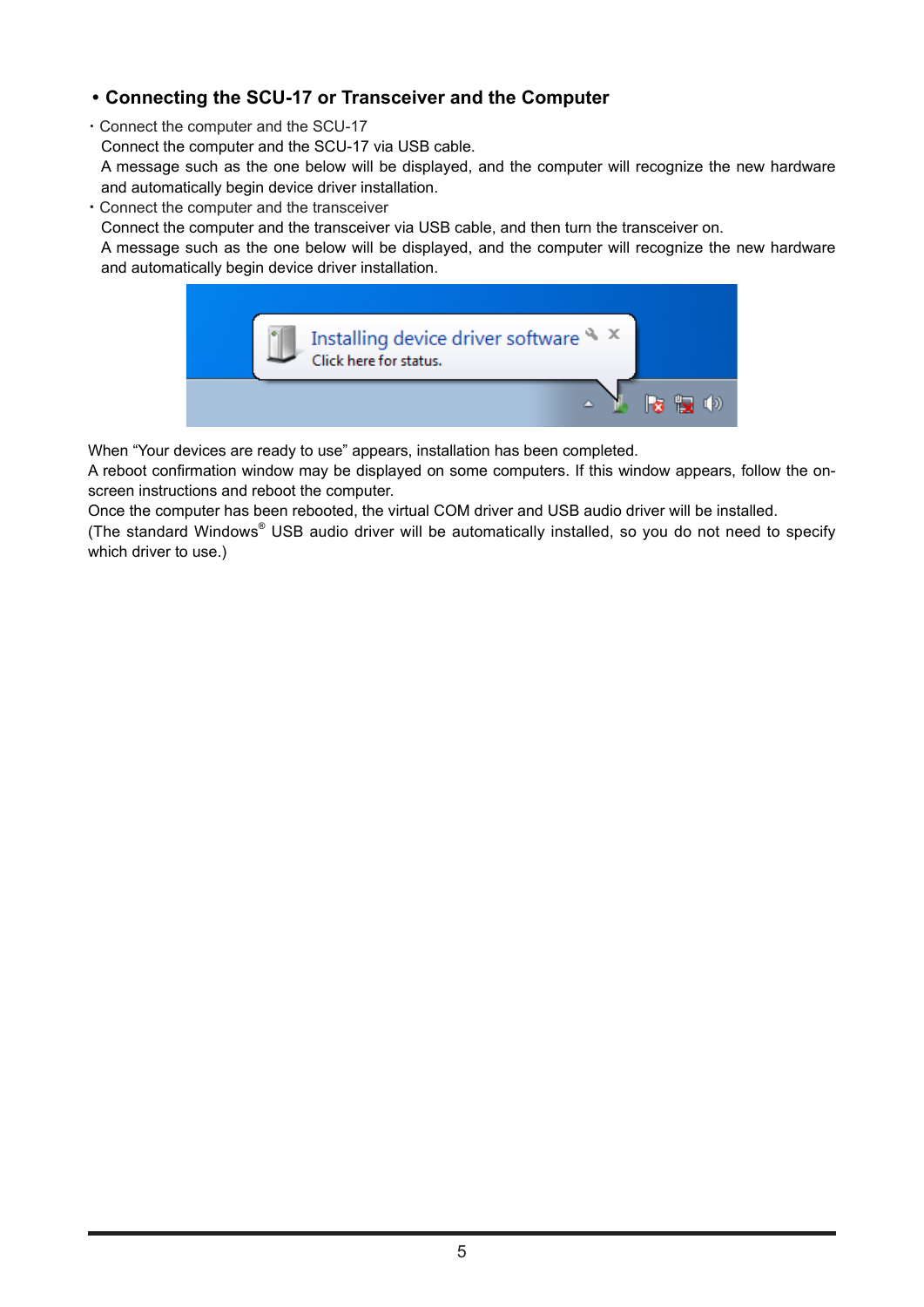## **How to Confirm the Installation, and the COM Port Number**

With the SCU-17 or transceiver and computer connected, confirm whether the virtual COM driver has been installed successfully.

The example below is for Windows $^\circ$  11.

- 1. Connect the PC to the transceiver or the SCU-17 with a USB cable,then turn the transceiver **ON**.
- 2. Right-click the Windows **Start button**, then click "**Device Manager**". The Device Manager screen opens.



2. On the Device Manager screen, double-click "Port (COM & LPT)". 「Silicon Labs Dual CP210x USB to UART Bridge : Enhanced COM Port (COM\*\*)」 「Silicon Labs Dual CP210x USB to UART Bridge : Standard COM Port (COM\*\*)」 The number in the "(COM\*\*)" portion may vary from computer to computer.

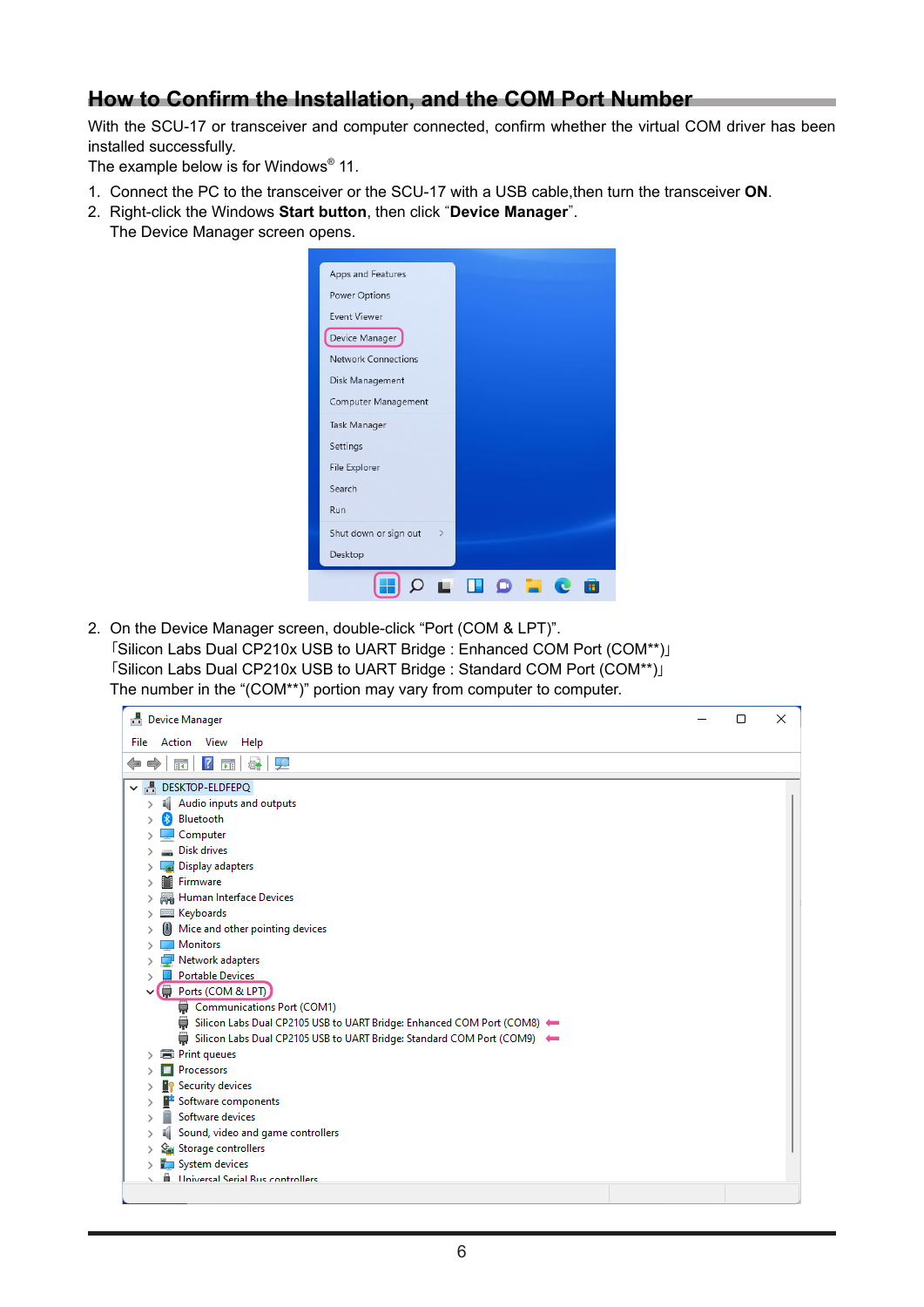The SCU-17 or an compatible transceiver contain two virtual COM ports, an **Enhanced COM Port** and a **Standard COM Port**. These ports offer the following functions:

- ・**Enhanced COM Port: AT Communications (Frequency and Communication Mode Settings) and firmware updating**
- ・**Standard COM Port: TX Controls (PTT control, CW Keying, Digital Mode Operation)**

The above window shows that COM8 can be used for CAT communications and firmware updating, and COM9 can be used for TX control (PTT control, CW Keying, Digital Mode Operation).

When performing software port configuration, select the COM port numbers that were confirmed using the procedure above.

- ・If a "!" or "X" is displayed for the port on the Device Manager, uninstall and reinstall the virtual COM driver.
- ・If an SCU-17 or transceiver with a different serial number is connected and turned ON, different
- COM port numbers will be assigned to it, making it possible to perform individual COM port configurations for separate transceivers.
- ・When using the USB cable for TX control, the transceiver may switch to the transmit mode when the computer is started.
- ・Always close the application on the computer before disconnecting the USB cable.

 $\mathbf{I}$